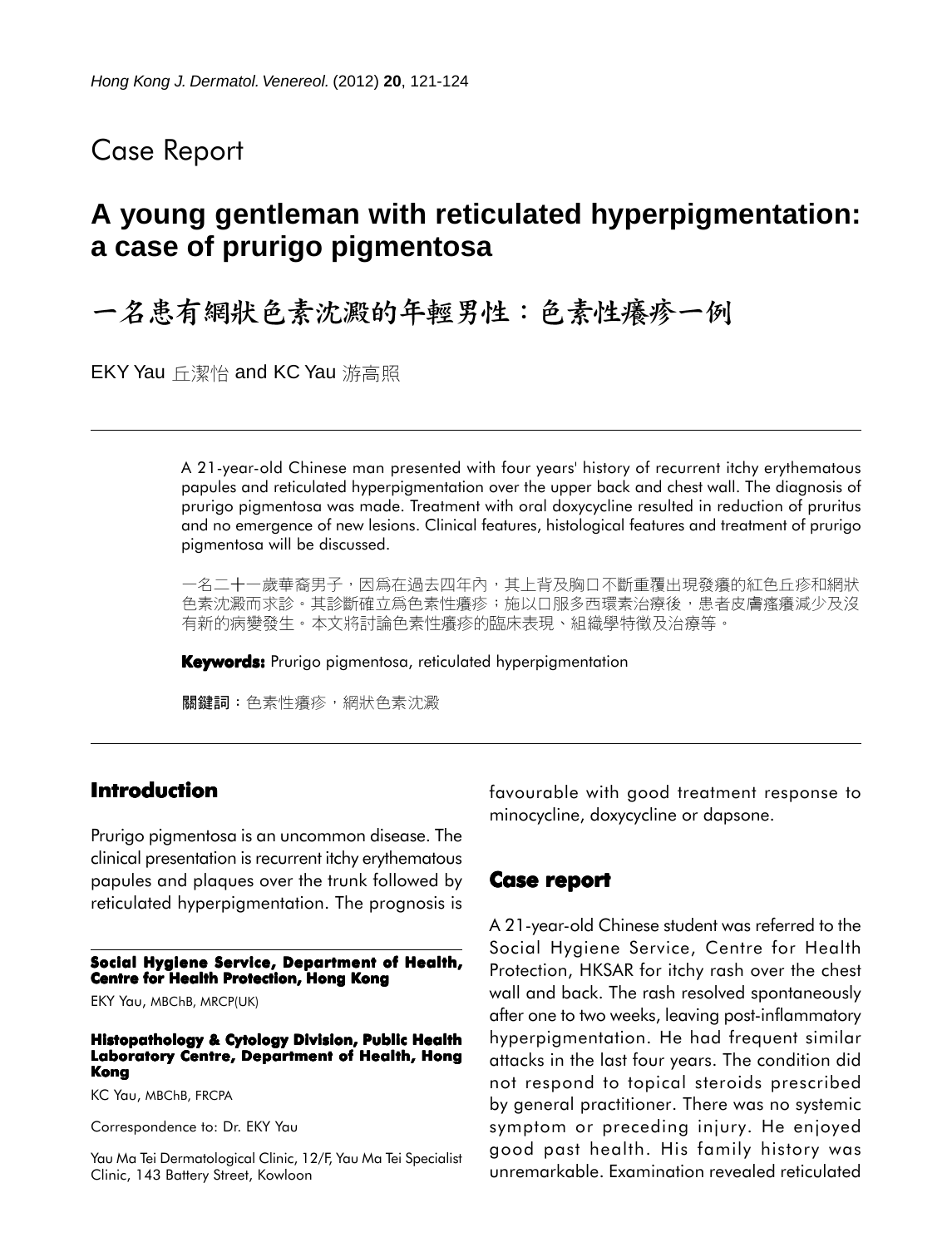hyperpigmentation over the upper back, chest wall and nape of neck. There were also ill-defined erythematous papules and erythema with excoriations over the upper back (Figures 1-3). The complete blood picture, renal function tests and liver function tests were normal. The titre of anti-nuclear antibody was 1:40 while anti-doublestranded DNA was negative. Differential diagnoses included lichen planus pigmentosus, confluent and reticulated papillomatosis of Gougerot and Carteaud, prurigo pigmentosa, reticular erythematous mucinosis, erythema ab igne and Riehl's melanosis.



**Figure 1. Figure 1.** Ill-defined erythematous papules and erythema with reticulated hyperpigmentation over the back and nape of neck.

An incisional skin biopsy over the chest wall showed interface dermatitis with mild acanthosis, focal exocytosis, spongiosis, vacuolar alteration of the basal layer and necrotic keratinocytes (Figures 4 & 5). There was a superficial perivascular inflammatory cell infiltrate composed of lymphocytes, a few neutrophils and eosinophils. Pigmentary incontinence was present in the upper dermis. There was an increase in mucin. The direct immunofluorescence study was negative.

The clinical and histological findings were compatible with the diagnosis of prurigo pigmentosa. The patient was treated with oral doxycycline 100 mg daily. Despite the persistent post-inflammatory hyperpigmentation, he had significant clinical improvement with alleviation of pruritus and no new lesions were observed after four weeks of treatment.

## **Discussion**

The condition was first described as Nagashima's disease by Nagashima et al in 1971 and was later named as prurigo pigmentosa in 1978.<sup>1</sup> It is an uncommon disease and the prevalence is as yet unknown. It is more commonly found in Japan, especially among adult Japanese women. Cases



**Figure 2. 2.** A close-up view of ill-defined erythematous papules with excoriations in a background of netlike hyperpigmentation over the back.



**Figure 3.** Reticulated hyperpigmentation over the chest wall.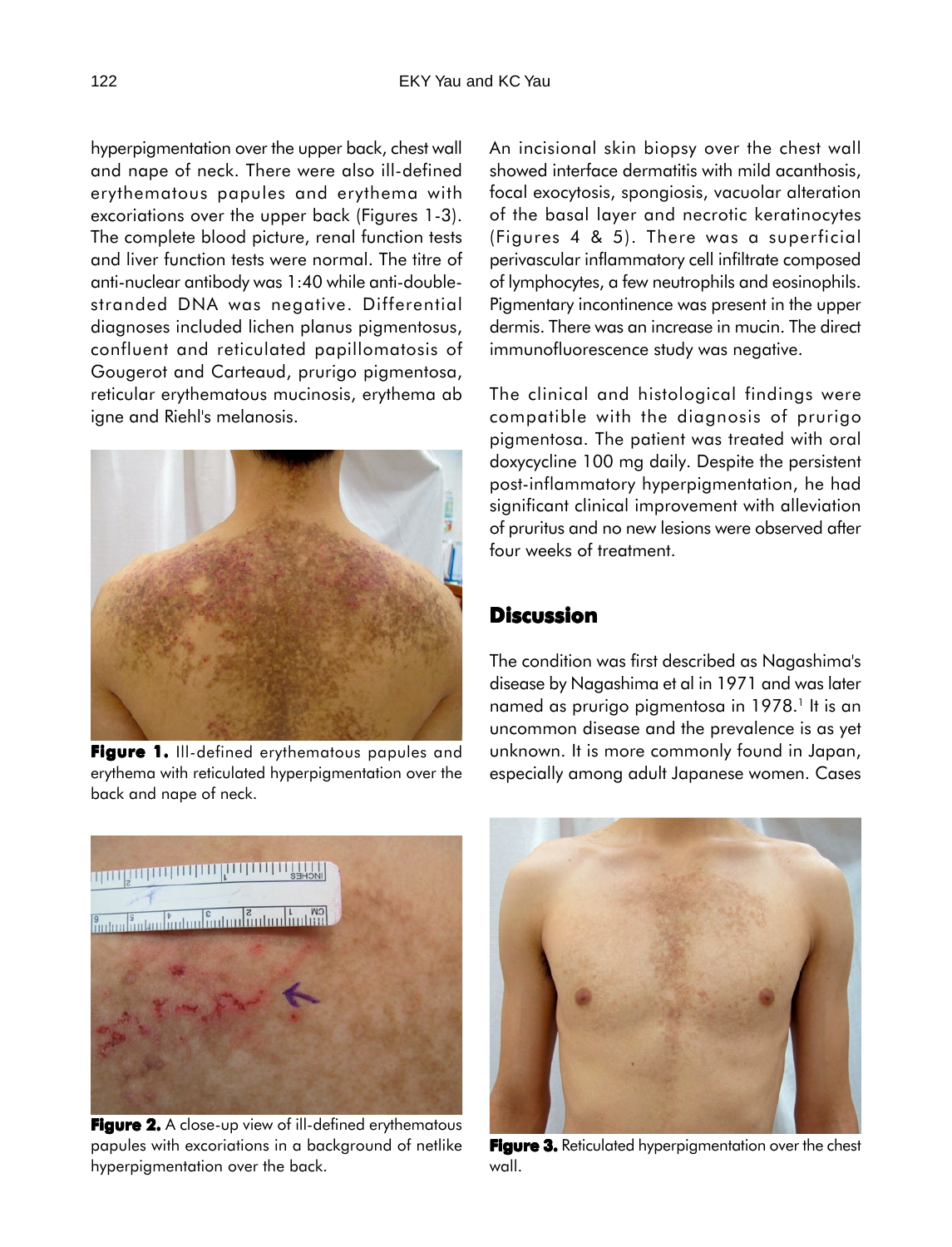

**Figure 4.** Low power view of the lesion with main pathology at the dermal-epidermal junction and superficial dermis.



**Figure 5.** Medium power view showing epidermal acanthosis with associated spongiosis, lymphocytic exocytosis, apoptotic keratinocytes and vacuolar interface dermatitis. The superficial dermis shows a perivascular lymphocytic infiltrate with scattered melanophages.

have been reported in Korea, Singapore, Australia and Europe. Female to male ratio is about 2:1. Most patients develop symptoms between the ages of 10 and 30 years. The mean age of diagnosis is 22 years. Patients typically present with itchy erythematous papules or plaques, leaving behind characteristic net-like hyperpigmentation. The back is the most commonly affected area, following by the chest, shoulders, neck and arms. Sweating, exercise or wearing wet clothing may precipitate new lesions. Apart from the above physical factors, some cases were reported to be associated with ketosis, dieting, sudden weight loss, pregnancy and alcohol intake. The disease duration can range from one month to 11 years, with a mean duration of 2.9 years. About half of the patients experience recurrence of erythematous lesions, which occurs more frequently during spring and summer.2 Our patient had onset of symptoms at the age of 17 years. He had recurrent typical erythematous papules with excoriations over the back and chest wall. The papules resolved into reticulated hyperpigmentation. No triggering or associating factor was found in his case. He did not have any history of diabetes mellitus, recent dieting or significant weight loss.

The pathogenesis of prurigo pigmentosa has not been elucidated yet. Some authors attributed the disease to exogenous factors like friction from clothing, which could be a mechanical stimulus during exercise or hot weather. Allergic reactions to chemical agents including chromium in acupuncture needle, nickel, chrome in detergents have been considered as causative factors.<sup>3-5</sup> Ketosis has also been described as a potential aetiology. Urine ketones were found in some cases of prurigo pigmentosa and treatment response of skin lesions correlated with the resolution of ketosis.6,7 Moreover, prurigo pigmentosa was observed to be associated with diabetes mellitus or dieting in which ketosis could exist. The above findings supported the role of ketosis in the pathogenesis of prurigo pigmentosa. Other factors such as atopic diathesis and pregnancy